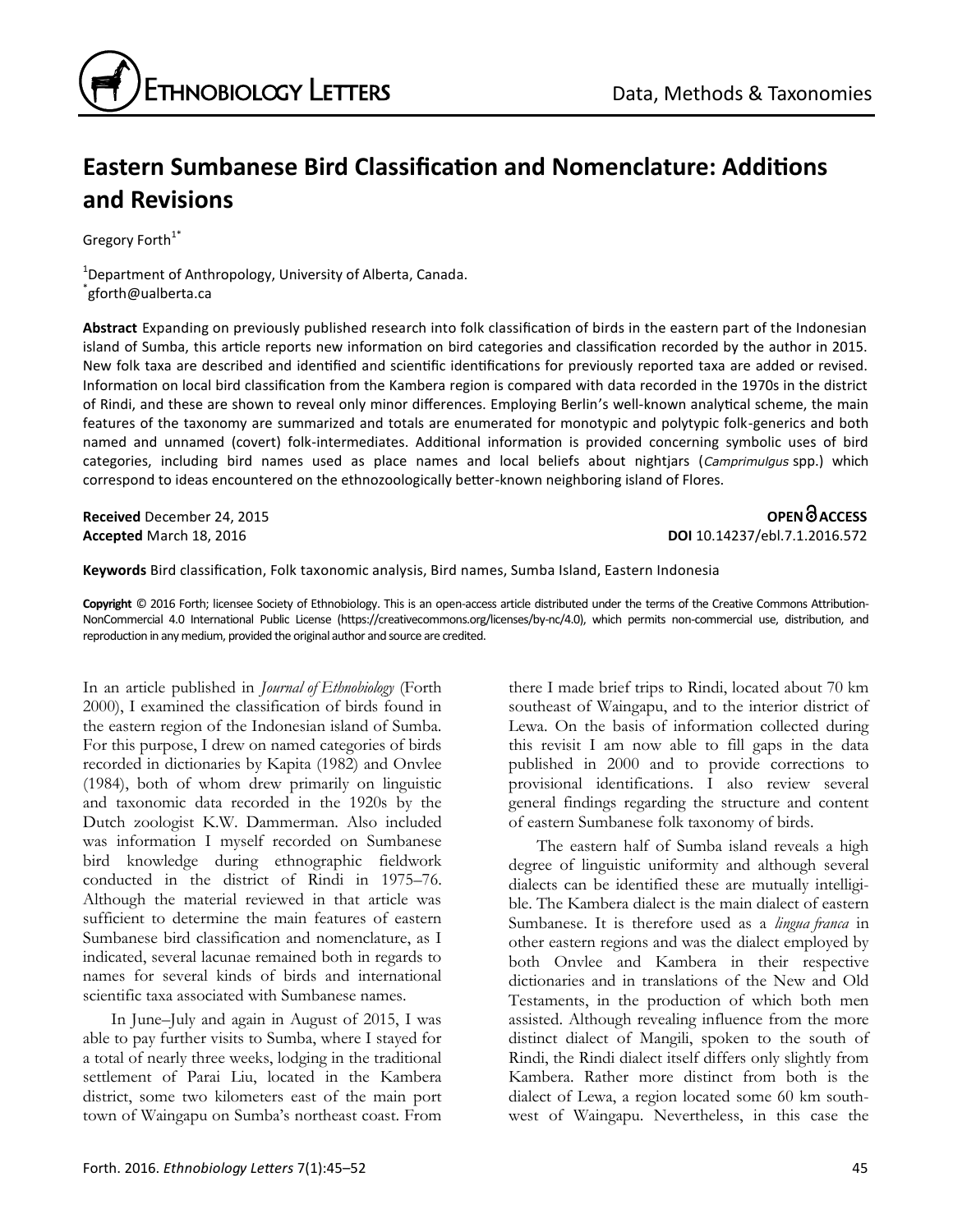

differences are not great and in general the naming and classification of birds found in Kambera, Rindi, and Lewa is broadly similar. What differences exist are noted below.

In each location, information on birds was derived from ethnographic conversations with individuals and small groups. More directive questions concerning particular birds and bird names were put to 14 men and one woman mostly selected opportunistically—seven from Kambera; five from Rindi, and three from Lewa. Of the total, three informants (including the woman) were 65 or older; six were between 55 and 64; three were between 45 and 50; and the remaining three were in their thirties. In Kambera most information was provided by a man aged 67 years, locally regarded as especially knowledgeable about birds. All informants were fluent in local dialects of eastern Sumbanese as well as in the Indonesian national language (Bahasa Indonesia). All had received some schooling, mostly at the primary level, while most younger informants had attended secondary school. As might be expected, older informants were more knowledgeable about indigenous categories. Questioning was conducted in a combination of Bahasa Indonesia and eastern Sumbanese, in which I gained fluency during my doctoral fieldwork conducted from January 1975 to December 1976.

## **Newly Recorded and Revised Folk-Generics**

New named categories and identifications recorded in 2015 are listed below in alphabetical order:

*Ahu ramuku*, egret *Egretta* spp., *Bubulcus ibis*. Kambera informants described the bird as resembling herons (*nggokaria*) and occurring mostly in wet rice fields, but being smaller than herons and having white plumage. The name translates as "pool, pond dog" (*ahu*, dog; *ramuku* also refers to a buffalo wallow) and is reminiscent of *ahu omangu* ('forest dog'), a euphemism used for monkeys when speaking of the primates in the presence of pregnant women. There is no indication that *ahu ramuku* is a subordinate taxon subsumed in *nggokaria*, otherwise denoting larger kinds of herons. *Nggokaria* are recognized as varying in size and color of plumage but the birds thus designated were nevertheless described as composing a single "kind" (Indonesian *jenis*). Kapita (1982) and Onvlee (1984) both list *ahu ramuku* as a term for 'sandpiper' in Mangili (Kapita's native district in southeastern Sumba). Kambera informants, however, contradicted

this identification. Nor had anyone heard *pipi*, the term both Onvlee and Kapita give for "sandpiper," used as the name of a bird, and I was able to confirm that the sole term for sandpipers in Kambera was *kahuhu* (Forth 2000). While on the topic of water birds, it may also be noted that Australian pelicans *Pelecanus conspicillatus*, which are irregular visitors on Sumba (Coates and Bishop 1997:233), are known only as *pelikan*, the Indonesian variant of the English name.

*Kapiru*, bee-eater *Merops* spp: Blue-tailed bee-eater *M. superciliosis* or Rainbow bee-eater *M. ornatus*, two similar species both common on Sumba. The name was given by informants in reference to a bee-eater observed near Parai Liu in August 2015. Kambera people described *kapiru* as colorful birds with a long thin bill and a "spine" in the centre of the tail; as occurring most often near bodies of water (including the nearby Kambaniru river); and as digging holes in earthen banks in order to nest—all features that accurately characterize bee-eaters. As noted in Forth (2000), Kapita identifies *kapiru* as a pitta—small, round, short-tailed and relatively long-legged colorful birds of the family Pittidae—presumably referring to the Elegant pitta *Pitta elegans*, the only species recorded for Sumba (Coates and Bishop 1997). That Onvlee also understood *kapiru* as referring to a pitta is clear from the fact that his Dutch gloss, "grondlijster" (literally "ground thrush"), is an (older) Dutch term for pittas (Olivier 1931). There is, however, no indication that Sumbanese regularly apply the term to pittas as well as to bee-eaters. Not only are the two birds morphologically and behaviorally very different, but a photograph of a pitta shown to Parai Liu informants was not recognized as resembling any local bird, nor did my description of the distinct form of pittas elicit any response. Pittas, moreover, are shy and secretive birds that inhabit forest floors (Coates and Bishop 1997:390), and they are therefore likely to go unnoticed by most Sumbanese.

*Mabihi* (Kambera; in Lewa *mabihu*) a small rail (Rallidae), probably the White-browed crake *Poliolimnas* (*Amaurornis*) *cinerea*. Although this name is listed in Forth (2000), it is not identified. Kambera informants described *mabihi* as a water bird often found in paddy fields. According to a more detailed description, the plumage is mostly gray or light brown, possibly with some darker brown; the legs are long; and the bill is quite long. Sometimes but not invariably the leg color is yellow. The birds build nests in reeds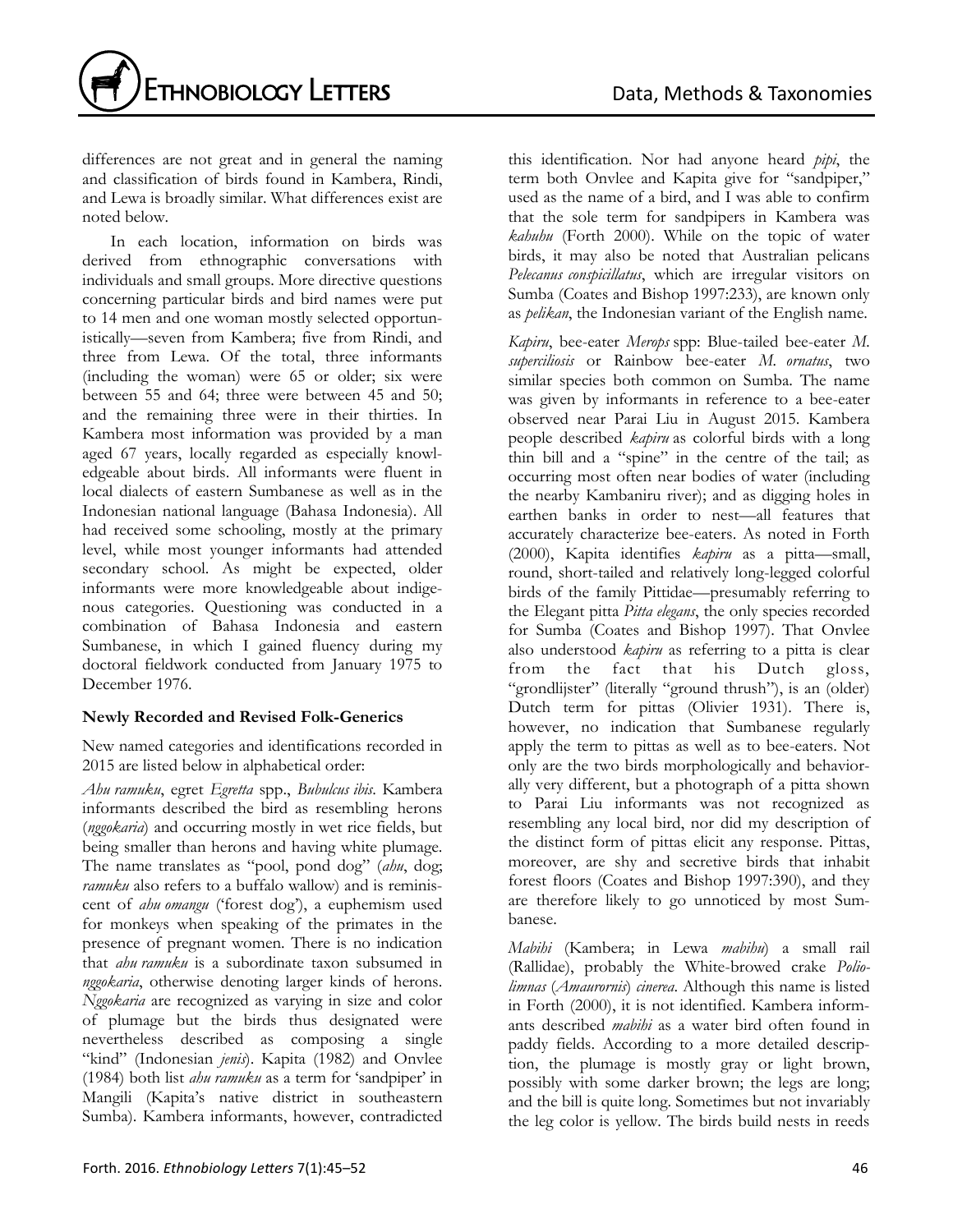

or grass in or near rice fields where they lay four to six eggs. Sumbanese hunt the birds by catching them at night with kerosene lamps, the light of which transfixes the birds so they can easily be killed with a stick or club.

The name *mabihi* appears to comprise *ma*-, the relative pronoun (that, which, that which), and *bihi*, denoting a sucking sound made with the lips (Onvlee 1984), a descriptive label consistent with vocalizations recorded by Coates and Bishop (1997) for the Whitebrowed crake *Poliolimnas cinerea* and other rails. Informants contrasted *mabihi* to two larger members of the Rallidae, both frequently found in or near water: *kulu kawaki* (given by Onvlee as the Red-legged crake *Rallina fasciata*) and *yàpi* (see Forth 2000). Kambera informants described *yàpi*, denoting a moorhen *Gallinula tenobrosa* or *G. chloropus*, as much larger birds than *mabihi* and with "dark" or "black" plumage.

*Mànja wai*, nightjar (Kambera and Lewa; cf. Rindi *panyonga makaweda*), probably most often referring to the Savannah nightjar *Camprimulgus affinis*. Responding to my descriptions of this morphologically and behaviorally very distinctive bird, Kambera informants compared the bird's appearance to that of an owl and further described nightjars as birds encountered only at twilight or after dark, when they can be seen either in flight or sitting on the ground (including on asphalt roads). One man related how *mànja wai* will alight on the ground "like a bird dropping dead or injured from the sky" but when one approaches the bird, it will immediately take off, thus making the species extremely difficult to catch. Similar accounts of nightjars quickly taking flight when approached were recorded in Lewa and also in Rindi, where a different name for the bird refers specifically to this behaviour (see below).

All of the foregoing corresponds to the appearance and behaviour of nightjars. Kambera informants further described the bird as typically occurring in "cool or cold places," a description which apparently refers to the fact that Sumbanese encounter nightjars at night and usually in flat, open areas including savannahs and bare ground far from vegetation and exposed to winds. The characterization may also be reflected in the name. *Mànja* can be interpreted as a contraction of *mànjaku* or *mànjalu*, both meaning "cool," whereas *wai* is "water." Although no one I asked knew what *mànja wai* ate or where they go in the daytime, in fact nightjars feed on flying insects, many of why occur over bodies of water. However, the birds are by no means always found near water, and it is possible that, in this context, *wai* has some other sense or derivation.

Referring to their appearance only at night and lack of evidence regarding their diet or daylight habits, one man described nightjars as strange creatures, even comparing them to spirits and speculating that, at sunrise, the birds might transform into some other creature. Probably adding to their mystery is the local idea that nightjars are legless. Two men spontaneously reported this feature, though immediately afterwards both qualified it by stating that the bird does have legs but that these are extremely small. This representation is of comparative interest as it is also encountered among the Nage people of Flores, the large island located to the north of Sumba, where people similarly alternate between describing nightjars as legless and as birds possessing very small legs (Forth 2004).

The nightjar is also called *mànja wai* in the district of Lewa, where people claimed that the birds are able to see thieves and that the noctural cry of a nightjar indicates that thieves are abroad. Interestingly, the same symbolic significance was attached to the nightjar's cry by Sumbanese questioned in 1999 in Kupang (Timor) who gave the bird's name as *landu witu* (Forth 2000). This term, however, was unknown to everyone I questioned in 2015, so its status remains uncertain.

Responding to my descriptions of the bird, people in Rindi identified the nightjar as *panyonga makaweda*, thus correcting a provisional identification of the name as referring to a kind of bat. Confirming my translation of the name as "fools elderly people" (Forth 2000), Rindi informants explained the name as referring to the characteristic behavior of nightjars encountered in the evening: anyone seeing a specimen resting on the ground might think it is dead or injured, but when a person approaches more closely the bird immediately takes flight, thus "fooling" the observer. Why it should be old people who are specified in the nightjar's name, however, no one could say. Informants confirmed that nightjars are not classified as bats (*panii*), even though Sumbanese classify both as "birds" (*mahawurungu*) and recognize both as creatures that are exclusively active at night.

## **Folk-Intermediates**

Mostly from information recorded in Rindi, I previously identified several folk-intermediate taxa (*sensu*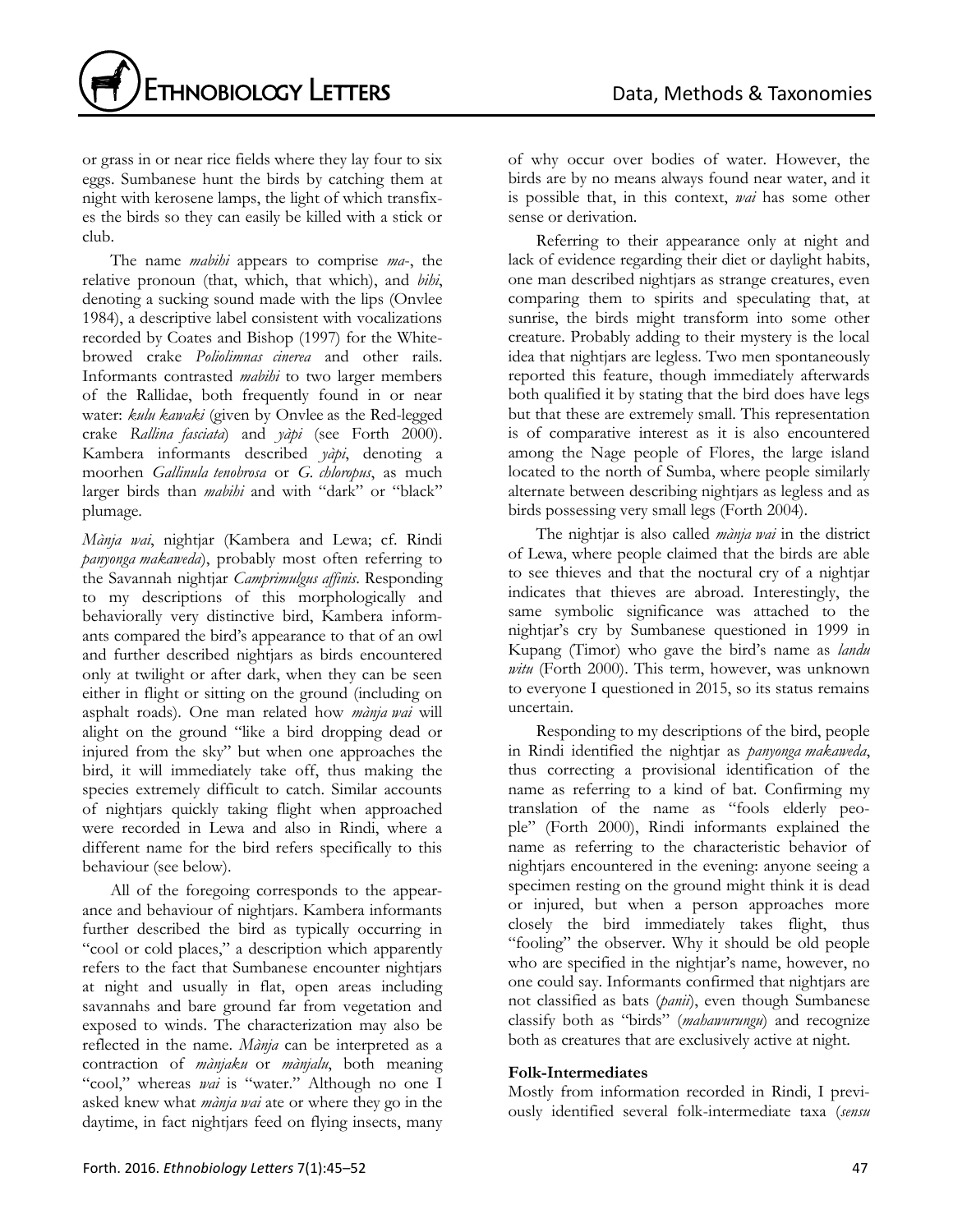

Berlin 1992) each incorporating a number of bird generics (Forth 2000). These can now be reviewed.

Diurnal raptors. Like Rindi people questioned in the 1970s, Kambera informants described *ikitu* as a general category subsuming the following individually -named diurnal raptors (hawks, eagles, or falcons):

- 1) *Ikitu barangguku* ("white-throated *ikitu*"), the Brahminy kite *Haliastur indus* (cf. Rindi *ikitu marakuku*, Forth 2000).
- 2) *Mbaku*, identified as *ikitu* which live near the sea and catch fish. However, one informant distinguished between *mbaku tehiku* ("sea *mbaku*") and *mbaku*, the first term then specifying the Whitebellied sea eagle *Haliaetus leucogaster* and the Osprey *Pandion haliaetus—*both identified from photographs. If this distinction is made consistently, *mbaku* alone should then apply to eagles or other large raptors which occur only inland. The same distinction was recorded in Rindi in the 1970s (Forth 2000:177) although there *mbaku tehiku* was identified only with *H. leucogaster*.
- 3) *Tariku*, identified as a falcon that flies extremely fast and appears as it were out of nowhere to take chickens (unlike larger raptors whose attacks, informants said, can be anticipated). The further specification that *tariku* will sometimes just 'cut off the head' of domestic fowls recalls the Nage (central Flores) idea that the falcon they name *bele teka*, "sharp wing," uses its wing like a sickle to decapitate fowls (Forth 2016).
- 4) *Kapàha*, a small falcon, described in Parai Liu as hovering, and eating small chickens and grasshoppers, a characterization that would confirm the bird's earlier identification as the Moluccan kestrel *Falco moluccensis* (Forth 2000:174).

While Onvlee (1984) lists *kola* as an otherwise unidentified small raptor, Sumbanese questioned in Kupang, in 1999, described the bird as a raptor almost as large as an eagle (Forth 2000:188). All I learnt in Kambera was that *kola* is not a local bird name but a term employed in the interior district of Mahu for large raptors which Kambera speakers call *ikitu*. Consistent with this, I have never recorded *kola* (also glossed by Onvlee as 'speckled, flecked') as a bird name in Rindi. Information recorded in Kambera supports my earlier, provisional interpretation of *kuu* as denoting the Black-winged kite *Elanus caeruleus hypoleucos* (Forth 2000:175) but I am unable to confirm this identification.

Parrots. Kambera informants identified the Psittaciformes labeled *kaka* (Yellow-crested cockatoo *Cacatus sulphurea*), *kàriku* (Eclectus parrot *Eclectus roratus*)*, katàla* (Great-billed parrot *Tanygnatltus megalorynchos*) and *pirihu* (Rainbow lorikeet *Trichoglossus haematodus*) as all belonging to a "single group" (*satu kelompok*, Indonesian). The way in which this was initially revealed is worth elaborating. Translating *kàriku* with Indonesian *burung nuri* (parrot), one man quickly qualified this by stating that there are two kinds (of *kàriku*): *kàriku* and *pirihu*, of which *kàriku* was the larger. Later, he described both *katàla* and *kaka* as also forming a single group with *kàriku* and *pirihu*. (No one was familiar with a fifth category, *wowangu*, denoting the Red-cheeked parrot *Geoffroyus geoffroyi*; see Forth 2000). As Kambera informants pointed out, all these birds were trapped in former times because all could be trained to talk. A visual expression of the standard pairing of *pirihu* (Rainbow lorikeet), and *kaka* (Yellowcrested cockatoo) in Sumbanese ritual speech is shown in Figure 1. In my earlier study I stated that the five named parrot categories recorded for eastern Sumbanese (here including *wowangu*) "do not compose a distinct intermediate grouping—or at least not one that is named" (Forth 2000:173). Information from Kambera mostly qualifies this statement: they do compose a recognized folk-intermediate taxon albeit one which, like many folk-intermediates, is covert.

Larger Columbiformes. In Forth (2000) I described larger Columbiformes as composing a single intermediate taxon named *rawa*, a term which also polysemously designates a member specified as *rawa kamukumu*, the Green imperial pigeon *Ducula anea*. Composing a total of six, all names distinguishing kinds of *rawa* similarly comprise *rawa* plus a modifier, but how many taxa these distinguish remains unclear in view of the treatment of some as synonyms of others (Forth 2000:178-79). This may suggest that *rawa* in the most inclusive sense could alternatively be interpreted as a polytpic folk generic incorporating a number of named folk-specifics. However, in view of the Rindi representation of the imperial pigeon as a bird quite distinct from other *rawa*, and because this species and other large Columbiformes (e.g. *rawa tana*, the Emerald ground-dove) possess quite different symbolic and metaphorical profiles, it seems reasonable to treat the several *rawa*—or some of them at least—as distinct folk-generics (see also Forth 2012 regarding *dhéke* [rat, mouse] as a named intermediate among the Nage of central Flores).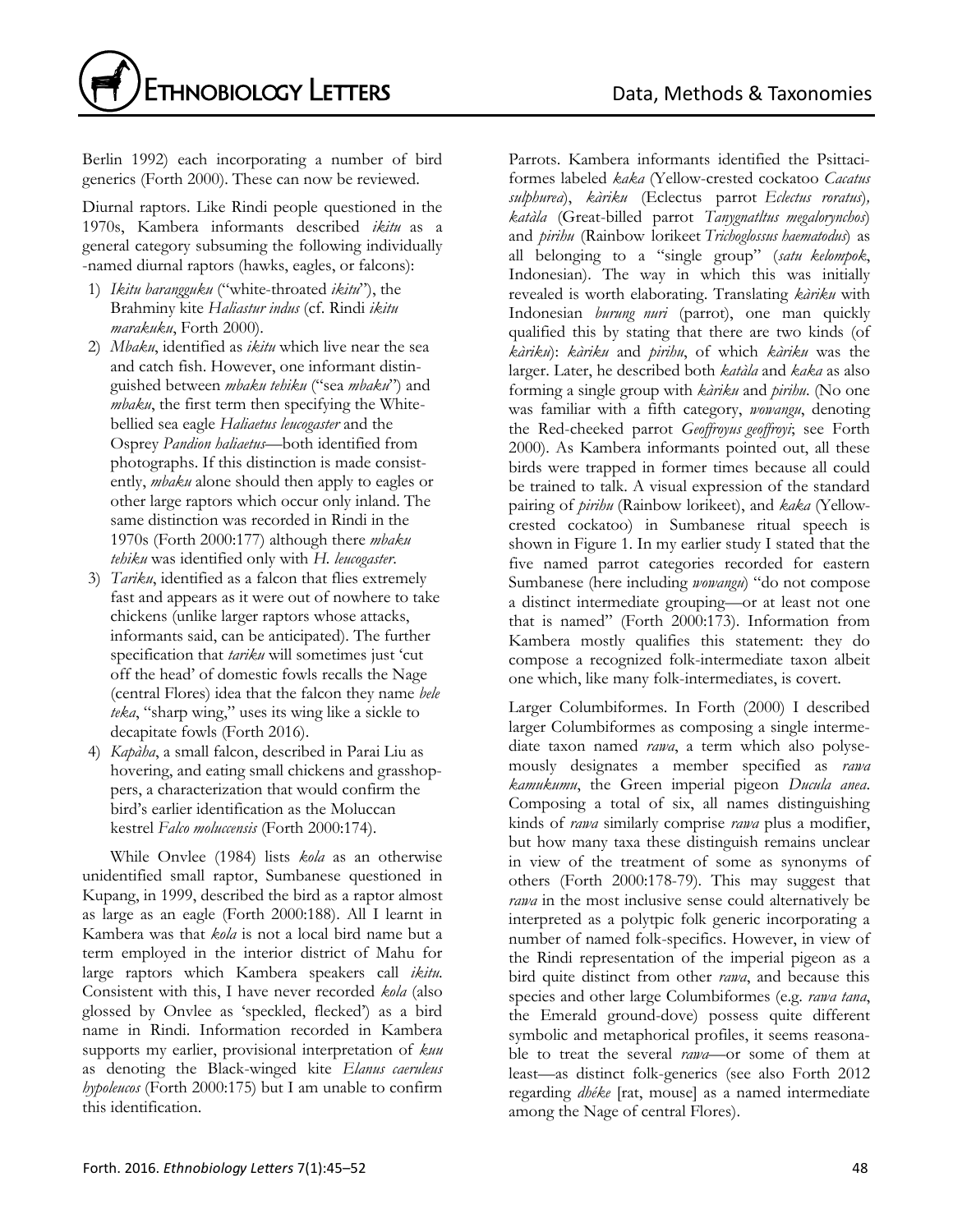



**Figure 1** Plaque in front of the offices of the Regency of Sumba Timur (East Sumba) showing cockatoos (*kaka*) on the left and lorikeets (*pirihu*) on the right. Beneath the bird figures are written the complementary phrases *kaka makanguhuru//pirihu pauli* which in formal speech refer to large groups of people gathered together to prosecute an important undertaking (G. Forth).

Information on larger Columbiformes recorded in Kambera in 2015 is comparable to what I recorded in Rindi in 2000, although two Rindi names (*rawa ratu* and *rawa kakoruku*) were not recognized by Kambera informants. Binomials of *rawa* given by Kambera informants included *rawa nggawi*, an obvious variant of Rindi *rawa kawi* which previously seemed unique to Rindi (Forth 2000:178) and which may refer to the endemic Sumba green pigeon *Treron teysmannii*. All this is consistent with the status of Rindi speech as a variant of Kambera, in which regard it is noteworthy that, in both cases, speakers are often aware of differences in regional usage.

While expressing doubt as to its veracity, one man mentioned the indigenous idea that *rawa kamukumu*, the Green imperial pigeon *Ducula aenea*, is unable to alight on the ground as it would die it did so. The same idea applies to the imperial pigeon in the Keo region of south-central Flores (where this bird is also named *rawa*). By contrast, among the Nage, who reside immediately to the north of Keo, inability to alight on the ground is attributed to the Asian paradise-flycatcher *Terpsiphone paradisi*, specifically in opposition to the Brown quail *Coturnix ypsilophora*, which is described as unable to perch in trees. Confirming Forth (2000:168), none of the information recorded in Kambera suggested that smaller doves labeled *mbàra* (see below) are included in the grouping labeled *rawa*. Thus, insofar as *rawa* denotes a polytypic folk-taxon—either a folk-intermediate or folk-generic—this obviously does not include all Columbiformes known to the eastern Sumbanese, and since all pigeons and doves are, for example, killed and eaten, there appear to be no cultural criteria which, in addition to size, could explain the classificatory separation of larger and smaller kinds (*rawa* and *mbàra*).

Bats. Contrary to an earlier suggestion that bats may compose a "possible intermediate" (Forth 2000:171), with *panii* designating both flying foxes (*Pteropus* spp.) and a larger class additionally including smaller species, information from Kambera tends to confirm my alternative interpretation of *panii* as labeling a single folk-generic subsuming all bats. Responding to questions, a Kambera informant described *panii ru kaluu* (meaning "banana leaf bat") as simply denoting immature specimens of larger bats; the term, however, more likely refers to Microchiropterans that frequent banana trunks, thereby distinguishing a folk-specific subsumed in *panii* interpreted as a folk-generic (see Onvlee 1984; also the Rindi contrast of *panii bokulu* and *panii kudu*, terms which simply mean "large bat" and "small bat," Forth 2000:180). According to the same informant, *panii palinju wiki* ("bat that fouls itself"), another phrase recorded by Onvlee, refers simply to a general habit of bats, as they normally rest hanging upside down and so regularly urinate (*palinju*) on themselves. If this is correct, then rather the name of a taxon, the expression is probably a metaphor which refers to certain kinds of human behaviour.

Since the primary referent of *pahomba*, another term given in Rindi for a kind of small bat (Forth 2000:180), is in fact a kind of spirit, I am now inclined to understand its earlier reported application to bats as a reference to small Chiropterans as animal forms these spirits can assume, rather than as a name for a distinct bat ethnotaxon. As noted above, *panyonga makaweda*, a term not known in Kambera, actually refers in Rindi not to a bat but to the nightjar. Another correction concerns an earlier suggestion that the name *panii* (or *paní* in Onvlee's transcription), also the word for "to speak, talk," designates bats by reference to the chattering vocalization of flying foxes (Forth 2000:180). As a reference to bats, *panii* reflects PMP \**paniki*, "flying fox" (Blust 2002:107), and as shown by distinct cognates of *panii* as the term for "bat" and in the sense of "to speak" in western Sumbanese languages, the two senses evidently reflect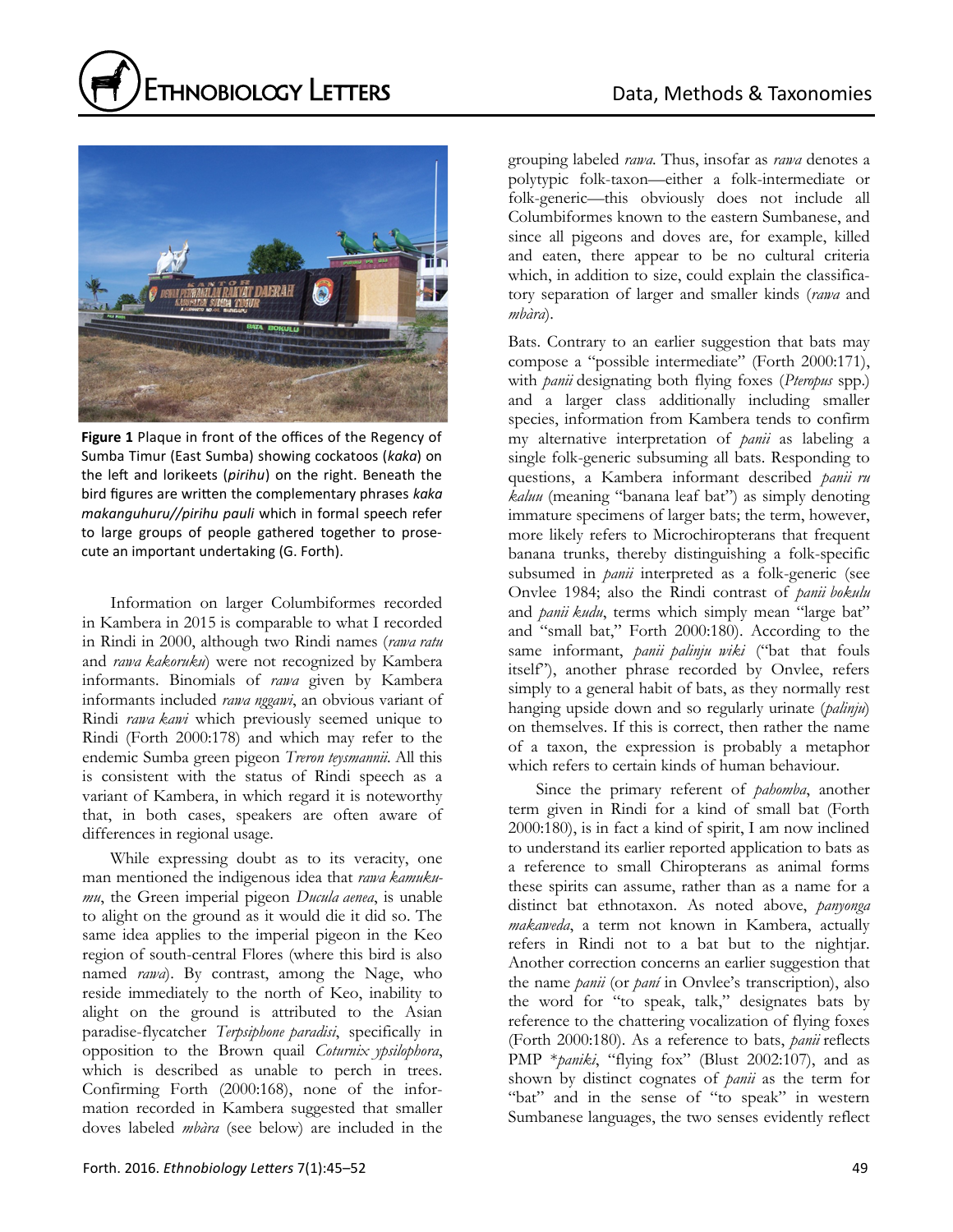

different protoforms. Furthermore, in the sense of "to speak" eastern Sumbanese *panii* is apparently constructed of a root (*ni*) plus the commonly fused prefix *pa*- (cf. Klamer 2009:254).

## **Polytypic generics and folk-specifics**

Although the subject of polytypic generics (folkgenerics comprising two or more folk-specifics, *sensu* Berlin 1992) was not addressed in Forth (2000), the earlier evidence revealed three instances: *mbàra*, 'small dove', comprising two named specifics (*mbàra manu*  and *mbàra nggela*), *mbaku*, "eagle, large hawk," insofar as the category admits a distinction of *mbaku tehiku* and at least one other kind of *mbaku*, and *rendi* ('duck'), comprising at least two specifics. As discussed above, *rawa* (pigeon, larger dove) can now be understood as another instance of a polytypic generic, as can *panii* (bat). As mentioned in Forth (2000:174), people in Rindi stated there were two unnamed kinds of terns (Sterninae), *karata*, while a Sumbanese informant interviewed in 1999 in Kupang similarly described a "pure white" kind of tern, which is found near inland waters, and a cream-colored kind "with dark marks on the back of the head" which occurs in coastal regions. How exactly these may align with the several species of terns occurring on Sumba I am unable to determinate. Nevertheless, *karata*, can be provisionally interpreted as another polytypic generic, albeit one comprising two covert (unnamed) folkspecifics.

Information recorded in Kambera in 2015 revealed five additional polytypic folk-generics. These include:

1) *Kahiku* (kingfisher), subsuming two kinds: *kahiku luku*, "river kahiku," typically found near rivers or other bodies of water, and other kingfishers, simply called *kahiku*. Here, then, we have another instance of the common polysemy whereby a single term labels both a more inclusive generic and a folk-specific. As *kahiku luku* was described as having a red bill, the name may specifically refer to the Stork-billed kingfisher *Halcyon capensis*, whereas the usual referent of *kahiku* (without qualification) is most likely the Collared kingfisher *Halcyon chloris*, whose bill is mostly dark-gray. The nominal distinction is comparable to the Nage (central Flores) contrast of *fega ae* ("water, river kingfisher," *H. capensis*) and *fega wolo* ("hill, dry land kingfisher"), the second term usually denoting the White-rumped kingfisher *Caridonax* 

*fulgidus*, another species with a red bill (Forth 2004).

- 2) *Powa* (quail). Kambera informants mentioned two kinds of *powa*, a larger sort named *powa manu* and a smaller called *powa ndau*. Here, we find another use of *manu*, "chicken, domestic fowl" *Gallus gallus*, to distinguish the larger or largest of two or more kinds. Examples recorded in Forth (2000) include *rawa manu*, *mbàra manu*, and *rendi manu*, labeling respectively larger kinds of pigeons, doves, and ducks. I was unable to establish a relevant sense for the contrasting modifier *ndau*, in *powa ndau*. Onvlee's gloss "(covered in) mould, fungus" (1984) suggests it could refer to plumage, but then the term would have to be construed, according to Onvlee's transcription, not as *ndau* but *nda'u*.
- 3) *Wàngi* (owl). In Forth (2000) *wàngi* is identified, following Onvlee, as specifically denoting the Barn owl *Tyto alba*. According to Kambera informants, however, it applies to two distinct kinds of owls, including one with striped or mottled plumage, but neither sort is distinguished by name. Here, then, we apparently encounter another instance of covert folk-specifics, and since Coates and Bishop (1997) list only three confirmed species of owls for Sumba—two belonging to the Tytonidae (Barn owls) and one to the Strigidae (the Sumba boobook *Ninox rudolfi*, an island endemic)—the two covert taxa very likely correspond respectively to members of these two owl families.
- 4) *Kaka* (Yellow-crested cockatoo *Cacatua sulphurea citrinocristata*; the endemic Sumbanese subspecies is also known as the Citron-crested cockatoo). Kambera people speak of two sorts of cockatoos: *kaka* and *kaka ratu* (*ratu* denotes an indigenous religious or ritual leader). *Kaka ratu* was described as a cockatoo which a long crest which can be either orange or pink. On the other hand, Onvlee (1984), says the binomial refers to a cockatoo with red eyes. Either way, as there is only one species of cockatoo on Sumba, and moreover just one subspecies (Coates and Bishop 1997), *kaka* and *kaka ratu* cannot distinguish different ornithological taxa, and since red eyes are specific to females (at least in some subspecies of *Cacatua sulphurea*; www.parrots.org/encyclopedia/yellow-crestedcocackatoo, site accessed 16 December 2015), the partly distinct names may, as Onvlee's description would suggest, instead reflect sexual differences,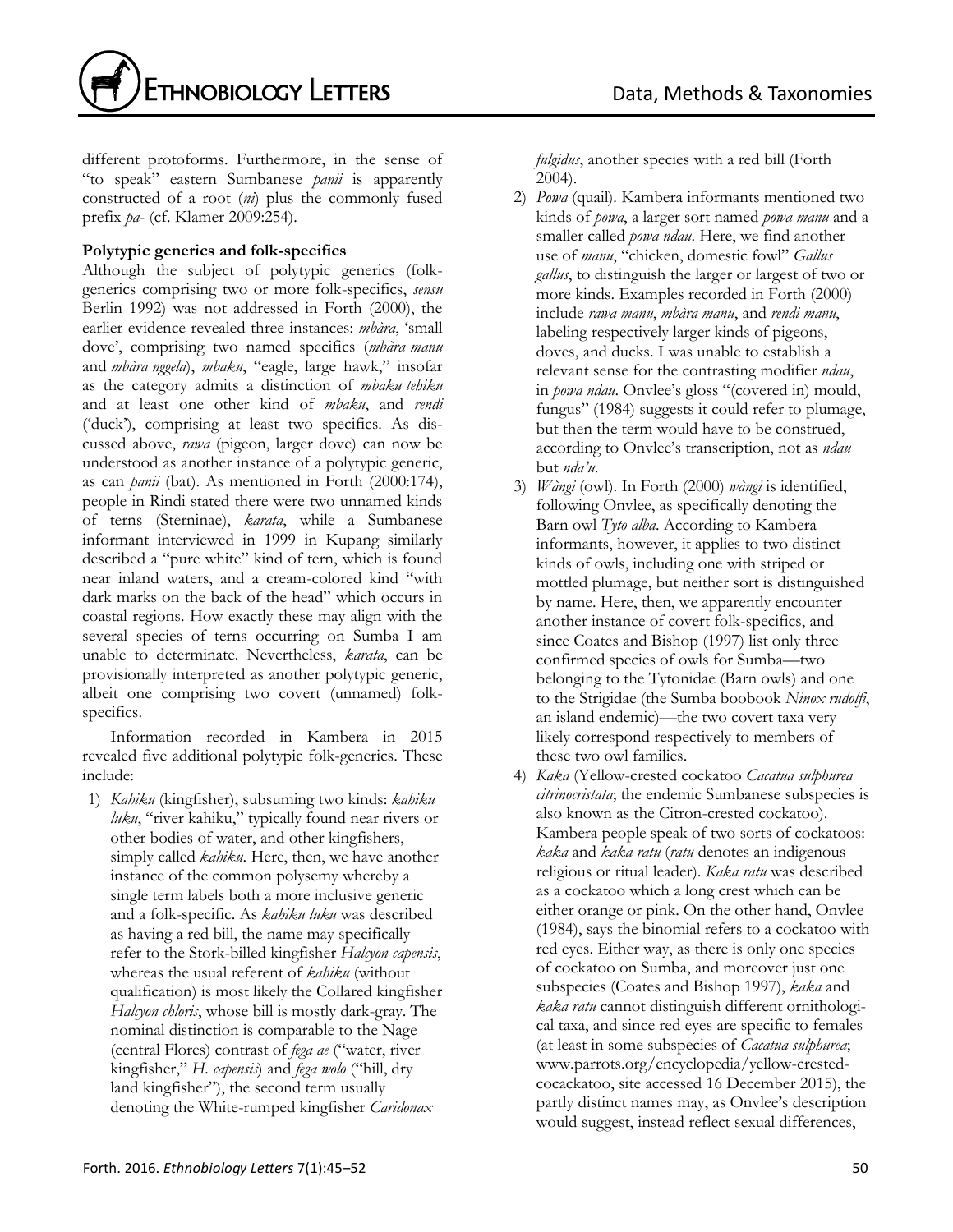

thereby constituting an instance of "overdifferentiation" in folk biological taxonomy.

5) *Kàriku* (Eclectus parrot *Eclectus roratus cornelia*). Forth (2000) describes Rindi people as recognizing *kàriku muru* and *kàriku rara* ('green' and 'red' kàriku) as respectively males and females of a single species. While Eclectus males and females are indeed respectively green and red, Kambera informants interpreted the terms as labeling two distinct taxa, each including both males and females, and thus confirming Dammerman's report (1926a:213-14) on Sumbanese bird classification. In that case, the categories reveal another instance of over-differentiation, comparable to that suggested by the contrast of *kaka* and *kaka ratu*.

## **Miscellaneous addenda**

*Manginu* labels a folk-intermediate comprising a large number of small passerine birds, some further distinguished by name (Forth 2000). At present, the most common kind found in the Kambera region, including the town of Waingapu, is apparently the tree sparrow (*Passer montanus*). These ubiquitous birds, which throughout Indonesia occupy the same ecological niche as do house sparrows (*Passer domesticus*) in Europe and North America, arrived on Sumba in 1949 (Coates and Bishop 1987:494). I do not recall seeing any during my two-year sojourn in 1975–76 (hence they are not mentioned in Forth 2000) nor is their presence reflected in Onvlee's or Kapita's dictionaries. During my recent stay in Parai Liu (Kambera) I often observed specimens of the great tit (*Parus major*), a bird not mentioned in Forth (2000). The birds are noticeably smaller and less colorful than European or Japanese conspecifics. While tree sparrows can be distinguished as *manginu kani* (Forth 2000:177), so far as I could discover great tits are known only as *manginu*.

The name *toturu laka*, given by Onvlee (following Dammerman 1926) for the lesser coucal (*Centropus bengalensis*), was not recognized in Kambera. Curiously, the only name I recorded for the coucal in 2015, offered by just one informant, was *kutuku*, which by all other accounts denotes another large dark cuckoo, the Australian koel *Eudynamis everetti*. As another name listed for the coucal in Forth (2000) is the nearly identical *tutuku*, '*kutuku*' in this context is probably a simple error. The informant, however, remarked how certain of the bird's vocalizations were produced with the anus, an idea previously recorded for the coucal

on Sumba (Forth 2000) as well as among the Nage of Flores (Forth 2004), thus indicating that the reference was this bird rather than the koel.

As indicated above, *karata*, terns (Sterninae), occur not only in coastal areas of Sumba but also near inland bodies of water. The settlement which now forms the administrative centre of the modern regency (kabupaten) of Lewa—a region of lakes, ponds, and paddy fields located in Sumba's interior plateau—is called Pameti Karata, "Death of the Terns," taking its name from a reputedly historical incident in which a flock of terns, flying overhead, suddenly died and fell to the earth. The well-known tale relates no more than this, and I heard no reason—mystical or otherwise—for the birds' sudden demise. This is one of the few instances in which birds lend their names to places in eastern Sumba; other examples, both designating uninhabited locations, include Hibu Kaka ("Cockatoo's Nest[s]") and Hibu Mbaku ("Eagle's Nest"). Among the numerous named patrilineal clans that populate the region, I have only ever come across one which takes its name from a bird. This is Wàngi Rara ("Red Owl"), a binomial which, it should be noted, does not definitely designate either of the covert owl folkspecifics mentioned above.

## **Summary and Conclusions**

Additional data recorded in 2015 do not significantly affect the outline of eastern Sumbanese folk taxonomy published in Forth (2000). Recent field information affirms *ikitu* (diurnal raptors), *manginu* (small passerines), and *rawa* (larger Columbiformes) as named intermediates while revealing an additional, unnamed (covert) intermediate: "parrots." Including *panii* (bat, now interpreted as a generic rather than an intermediate taxon) as well as three recently identified instances (*kahiku*, kingfisher; *powa*, quail; and *wàngi*, owl), polytypic folk-generics now number ten. Of these, *kaka* and *kàriku* (each comprising two folkspecifics, *kaka* and *kaka ratu* and *kàriku rara* and *kàriku muru*) are further included in the unnamed 'parrot' intermediate. Consistent with this taxonomic elaboration is the prominent occurrence of various parrot generics in eastern Sumbanese symbolic genres, more particularly in myth and parallelistic ritual language (Forth 2000:181-84; see also Figure 1 above) —a point lending support to a view of folkintermediates as often reflecting 'cultural' associations (e.g. Atran 1983).